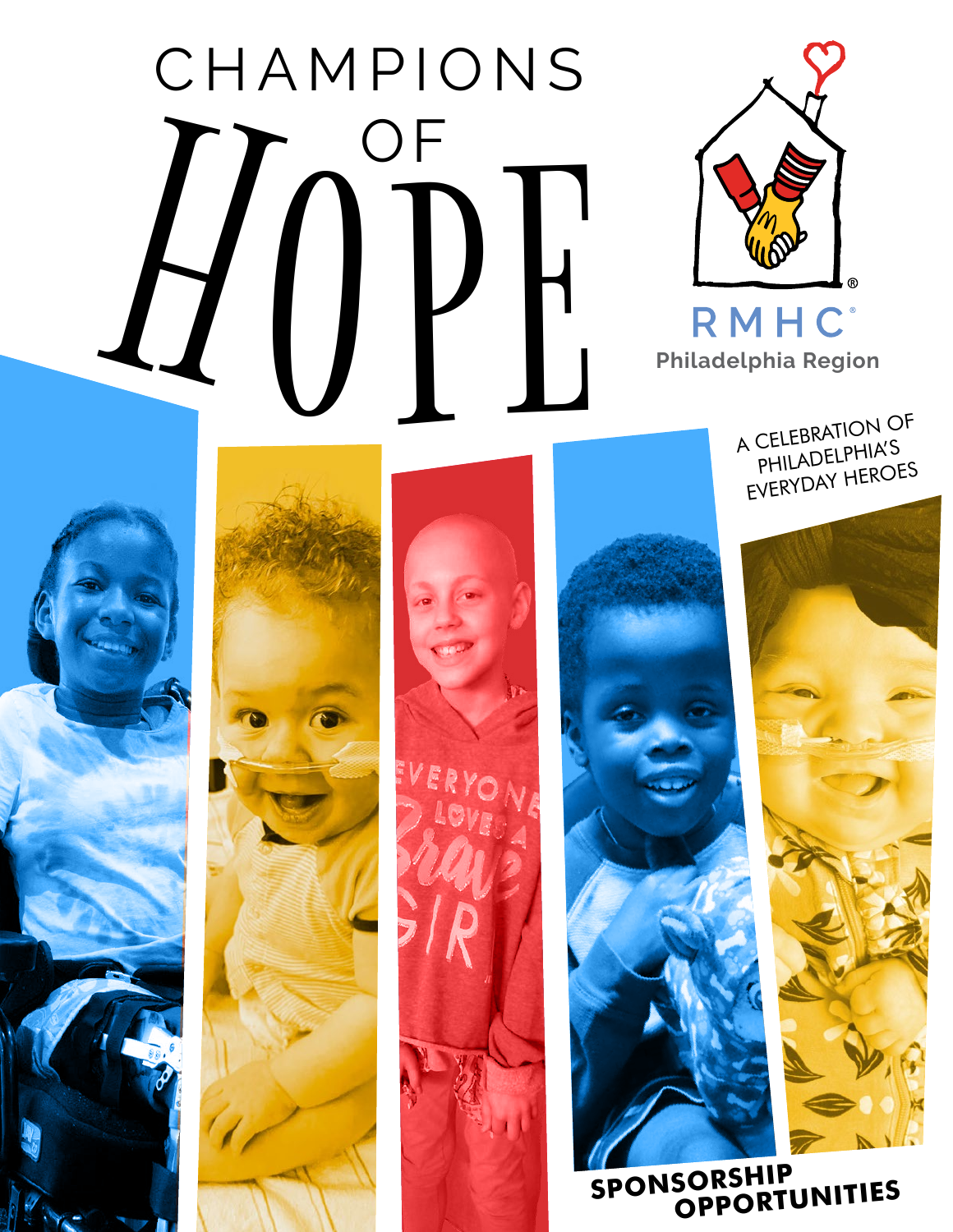# **CHAMPIONS** OF H0PE

## THURSDAY SEPTEMBER 22 2022



## CRYSTAL TEA ROOM The Wanamaker Building 9th Floor 100 E Penn Square | Philadelphia, PA 19107

All funds raised at Champions of Hope directly benefit the families supported by Ronald McDonald House Charities of the Philadelphia Region—families like Jaxon's (pictured here). His family stayed with us for 3 months after he was born with a diaphragmatic hernia, a rare life-threatening birth defect.



Today, Jaxon is a 3-year-old with a spunky personality and infectious smile, thanks to the medical care he was able to receive while his family stayed at the House.

RMHCphilly.org/Champions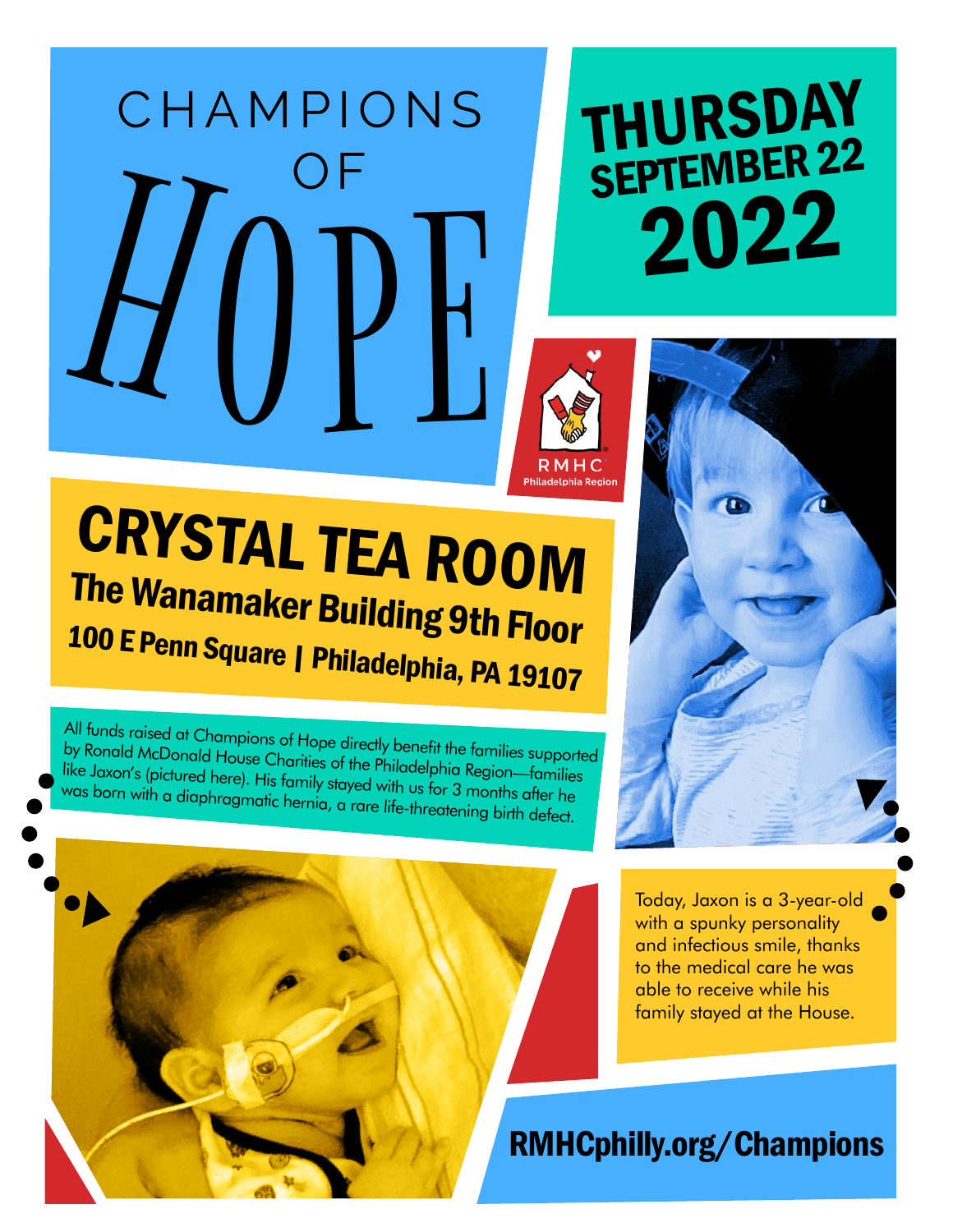## WHO ARE OUR Y **CHAMPIONS**



Our event celebrates the everyday heroes who demonstrate acts of volunteerism, philanthropy, and goodwill that align with our organizational mission: to support families of seriously ill children by creating a community of comfort and hope. Sponsors at \$10,000 and above have the opportunity to recognize a Champion of Hope in their life, or shine a light on one of the heroes close to the daily work of RMHC Philly.

> Alexaly and her family first stayed at RMHC Philly when she was 5 years old so she could receive surgery. During their most recent stay, she turned 14! Her mom tells us, **"You make us feel secure and loved. You'll stay forever in our hearts!"**



## THANK YOU TO OUR EVENT COMMITTEE

Donna Cobb, co-chair Jan Pecarksy, co-chair Allison Graul Alyssa Tritschler Anthony Stover Christopher Callanan David Velasco Jessica Norman Laura Van Tassell

KEY WORDS

Lawrence Jacobson Leonard Bernstein Linda Farrell Loretta Runyan Marian Conicella Mariel Barr Marlene Weinberg **Mary McClain** 

Michael E. Kelly Michael Menkowitz Salli Mickelberg Sherri Krensel Suzi Gross Susan Campbell Thomas Servello















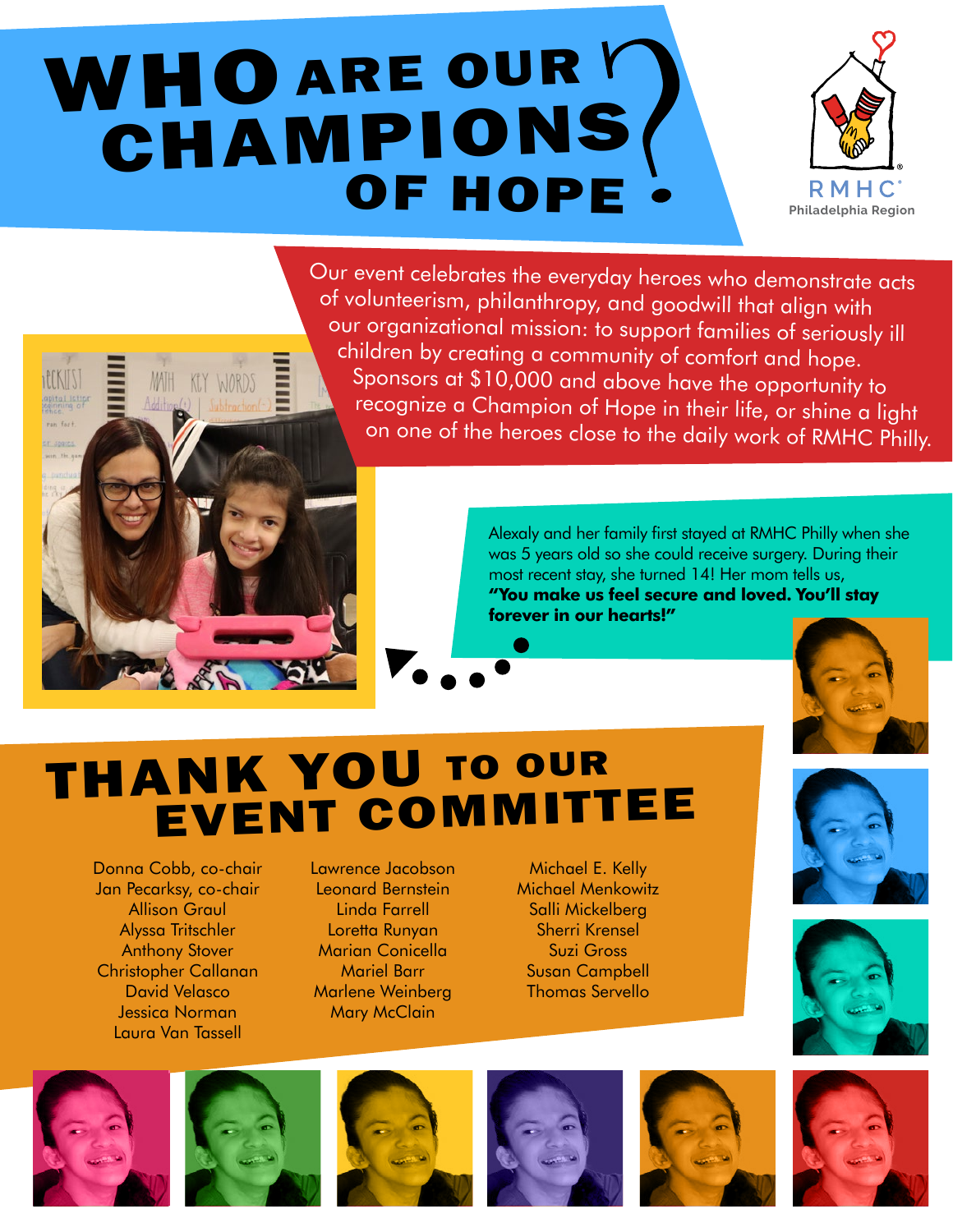## $\int_{0}^{1}$ PONSORSHIP OPPORTUNITIES

\$25,000 PHILLY STRONG

#### **Includes:**

- Two tables of 10 attendees with premium seating
- Invitations for up to 8 individuals to VIP reception
- Special acknowledgment from the podium
- Exclusive presenting sponsor for the Dr. Audrey E. Evans Award or
- Jimmy Murray Award, with opportunity to introduce one of two awards via prerecorded video (2 available)
- Option to name an individual or group as a Champion of Hope, who will be recognized during VIP reception and on pre-program slideshow
- Full screen name/logo or digital advertisement in pre-program slideshow
- Your company name or logo prominently listed on event webpage, annual report, event-related collateral, and on Champions of Hope awards

#### **Includes:**

\$5,000

TAKE

- One table of 10 attendees
- Invitations for 2 individuals to VIP reception
- Special acknowledgment from the podium

HEART

- Option to name an individual or group as a Champion of Hope, who will be recognized during VIP reception and on pre-program slideshow
- Full screen name/logo or digital advertisement in pre-program slideshow
- Your company name or logo prominently listed on event webpage, annual report, and event-related collateral

\$10,000 HONORING **HEROES** 

#### **Includes:**

- One table of 10 attendees
- Full screen name/logo or digital advertisement in pre-program slideshow
	- Your company name or logo listed on event webpage, annual report, and event-related collateral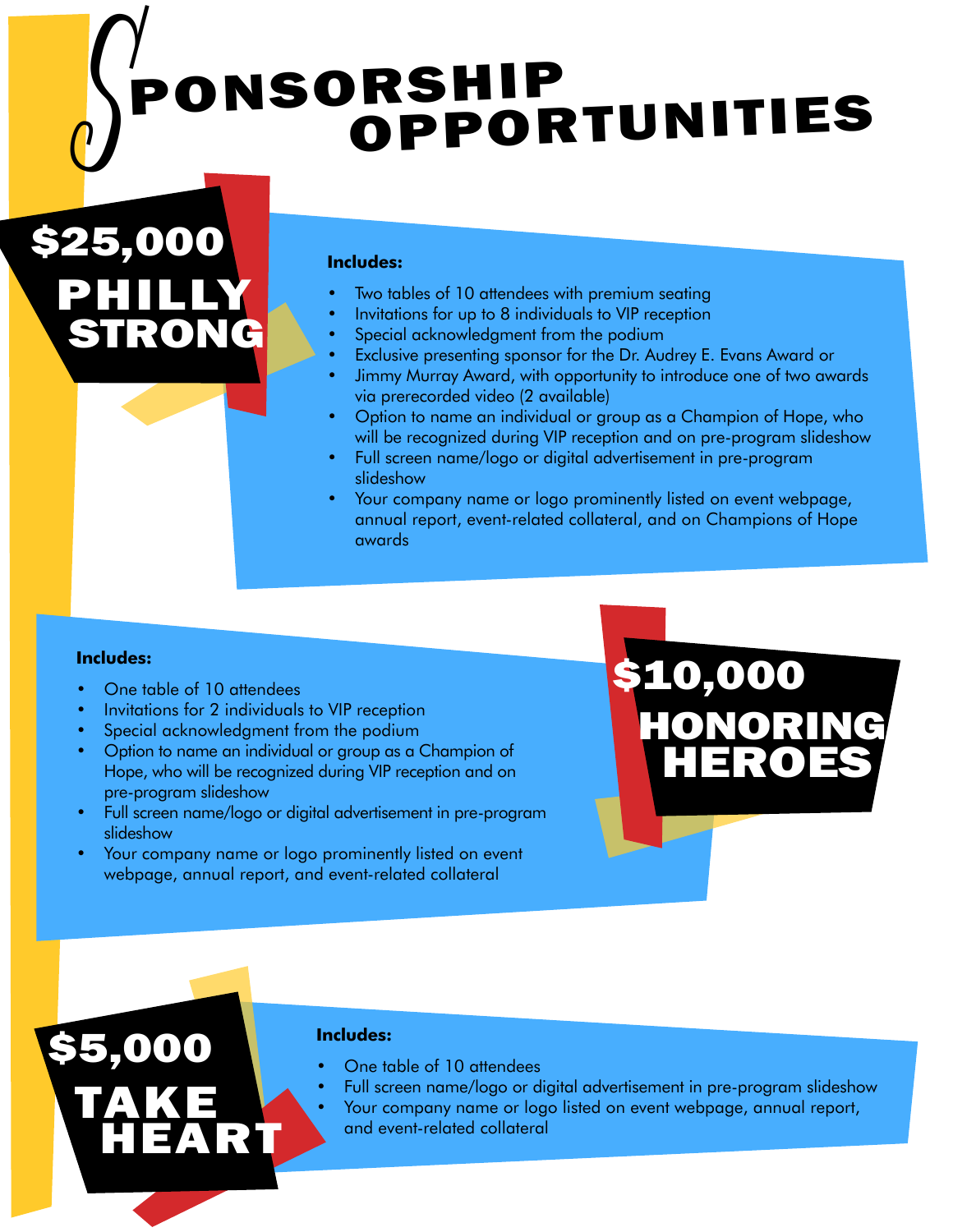#### **Includes:**

- Four seats at the event
- Full screen name/logo or digital advertisement in pre-program slideshow
- Your company name listed on event webpage, annual report, and event-related collateral

### 2,500 GIVE **OMFORT**

## WANT TO SPONSOR BUT CAN'T ATTEND

Donate your seats at the event back to us, and we will offer them to RMHC Philly volunteers and guest families! You will still receive all other listed sponsorship benefits.

### A DVERTISING **LOPPORTUNITIES** \$1,000

Purchase a full screen digital ad to showcase your logo or message in support of RMHC Philly's mission, while also to raising awareness about your organization or business! Ads will be displayed in a slideshow before our event program, and will be shared in an email to our entire network leading up to the event.

#### AD SPECS:

**1920x1080 pixels**

**PDF or PNG files preferred**

**Submit to Michael Kelly at mkelly@rmhcphilly.org before 8/19/22**